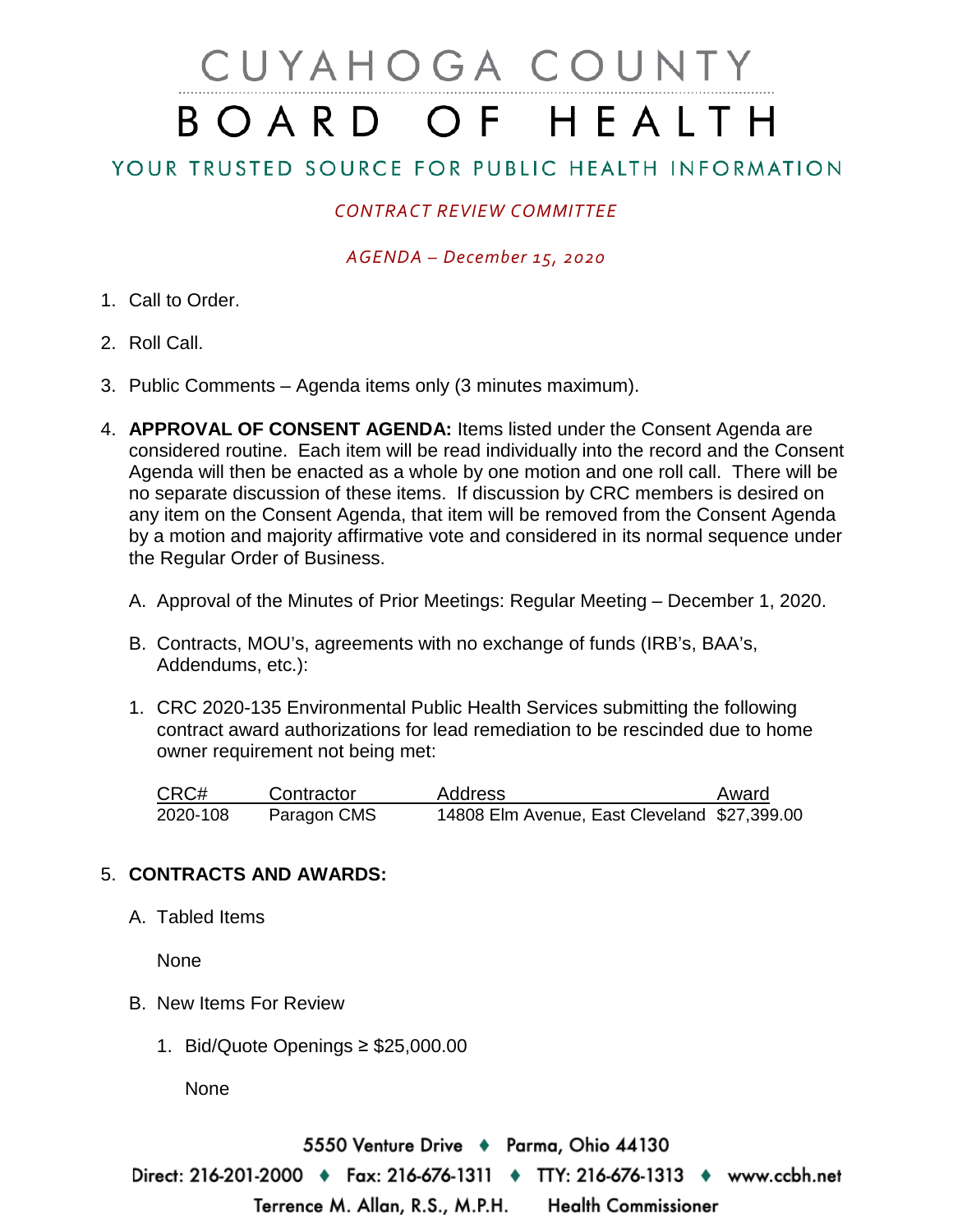2. Bid/Quote Openings < \$25,000.00

None

- 3. Expenditures: Contracts < \$25,000.00
	- a. CRC 2020-136 Prevention and Wellness Services submitting an addendum to the following contracts under the 2020/2021 HRSA Ryan White Part A Program grant:

|                                               | Amount to be paid |                           |
|-----------------------------------------------|-------------------|---------------------------|
|                                               | to not to exceed: |                           |
|                                               | From              | 10                        |
| AIDS Taskforce of Greater Cleveland (2020-58) |                   | \$226,769.00 \$237,568.00 |
| Circle Health Services (2028-58)              |                   | \$169,195.00 \$163,195.00 |
| Mercy Health (2028-58)                        |                   | \$269,262.00 \$264,412.00 |
| Nueva Luz (2020-35 & 2020-59)                 |                   | \$598,758.00 \$598,540.00 |

Purpose: To provide services to low-income, uninsured and underinsured HIV positive persons.

Funding Source: 100% reimbursable through the FY2020 HRSA Ryan White grant.

b. CRC 2020-137 Prevention and Wellness Services submitting a contract with Conceptual Geniuses under the 2020/2021 Racial and Ethnic Approaches to Community Health (REACH) grant from September 30, 2020 through September 29, 2021. Amount to be paid to Conceptual Geniuses is not to exceed \$7,000.00.

Purpose: To create messaging and develop materials to support the REACH strategies.

Funding Source: 100% reimbursable through FY2021 REACH Program.

c. CRC 2020-138 Administration Services submitting a customer service agreement renewal with Republic Services for a three-year term effective December 15, 2020 at a base rate of \$257.38 per month plus fuel charges and any increase will not to exceed 7% per annum for a three-year term; additional pick-ups will be charged according to the established fee schedule per container.

Purpose: To provide solid waste and recyclable materials removal services at CCBH.

Funding Source: 100% funded through CCBH General Revenue.

5550 Venture Drive + Parma, Ohio 44130 Direct: 216-201-2000 • Fax: 216-676-1311 • TTY: 216-676-1313 • www.ccbh.net **Health Commissioner** Terrence M. Allan, R.S., M.P.H.